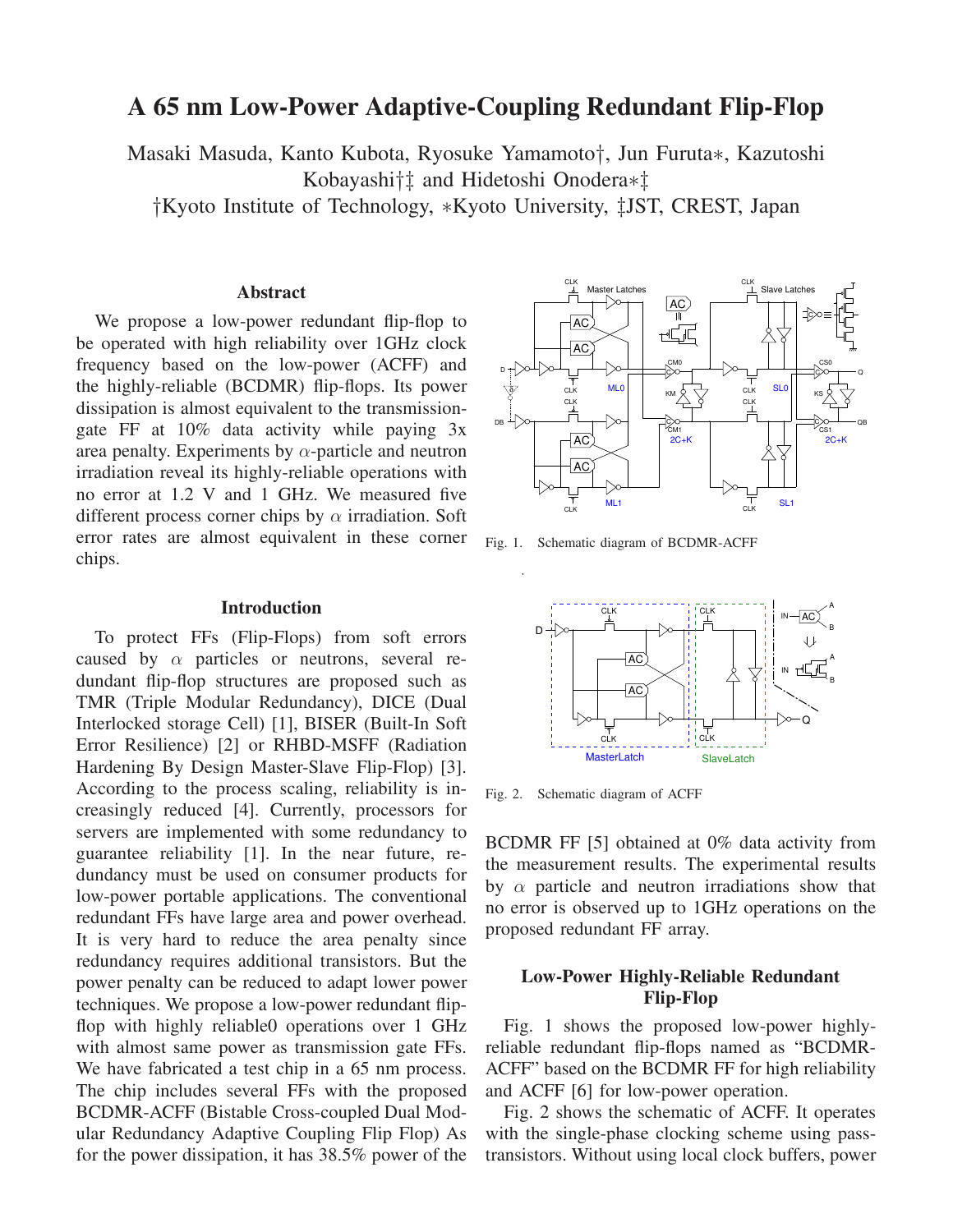

Fig. 3. Schematic diagram of TGFF

dissipation can be reduced. As data activity becomes low, total power dissipation is drastically reduced. However, PMOS pass-transistors are too weak to pass through a substantially large drain current. It is difficult to overwrite the master latch because PMOS pass-transistors are located in front of the master latch. The Adaptive-Coupled (AC) two transistors make it easy to overwrite the master latch. When the next value is same as the current value, the cross-coupled loop keeps the current value. When it is different, the AC makes the holding value weak. The number of transistors of ACFF is fewer by two transistors than the transmission-gate (TG) FF as shown in Fig. 3. Ref. [6] shows that ACFF can be operated down to 0.75V supply voltage in 40nm process. It is possible to operate at lower voltages if AC elements are embedded in the slave latch.

Fig. 4 shows the schematic of BCDMR. It consists of two pairs of master and slave latches and two "2C+K" parts. The "2C+K" parts includes two Muller's inverting C-elements and one keeper. If one of two latches is flipped by a temporal soft error, the C-element becomes high impedance and the keeper keeps the original value. The upset latch recovers when the next clock is injected to the FF. It is based on the BISER structure, which is more areaefficient than the triple-modular redundancy (TMR). Fig. 5 shows the schematic of BISER. It has only a single C-element at each latch. It is vulnerable to a Single-Event Transient (SET) pulse produced by the C-element [7].

Fig. 6 shows two possible cases of upsets in redundant FFs caused by SET pulses coming to the input of master or slave latches [7], [8]. The SET pulse width is distributed from several hundred ps to 1000 ps according to the tap (well contact) density, gate sizes and etc [9], [10], [11]. The possibility that a SET pulse is captured by latches depends on the clock frequency. If a pulse is injected at a



Fig. 4. Schematic diagram of BCDMR



Fig. 5. Schematic diagram of BISER



Fig. 6. SET pulse coming to the input of redundant master or slave latches  $(n \text{ LATs})$  to be captured by positive or negative edge of clock.

clock edge, it will be captured by multiple redundant master or slave latches. For example, a 500 ps SET pulse is roughly captured by 50% at 1 GHz clock.

To remove a SET pulse coming to master latches, a delay element ( $\delta$ ) such as in [12] can be used as described by dotted lines in Fig. 4. But BISER is vulnerable to a SET pulse produced by the Celement between master and slave latch. There are two methods to remove a SET pulse coming to slave latches. The first method is to insert delay elements in front of slave latches. But, it makes the area and delay penalties much bigger. The second method is to duplicate C-elements. The area and delay penalties are smaller than the first method. A SET pulse from CM0 is only captured by SL0. BCDMR FF based on the conventional TGFF shows over  $100\times$  better error resiliency than TGFFs by the spallation neutron irradiation[7].

Fig. 7 is another structure of BCDMR-ACFF. The difference between Fig. 1 and Fig. 7 is a connection method of C-elements and slave latches.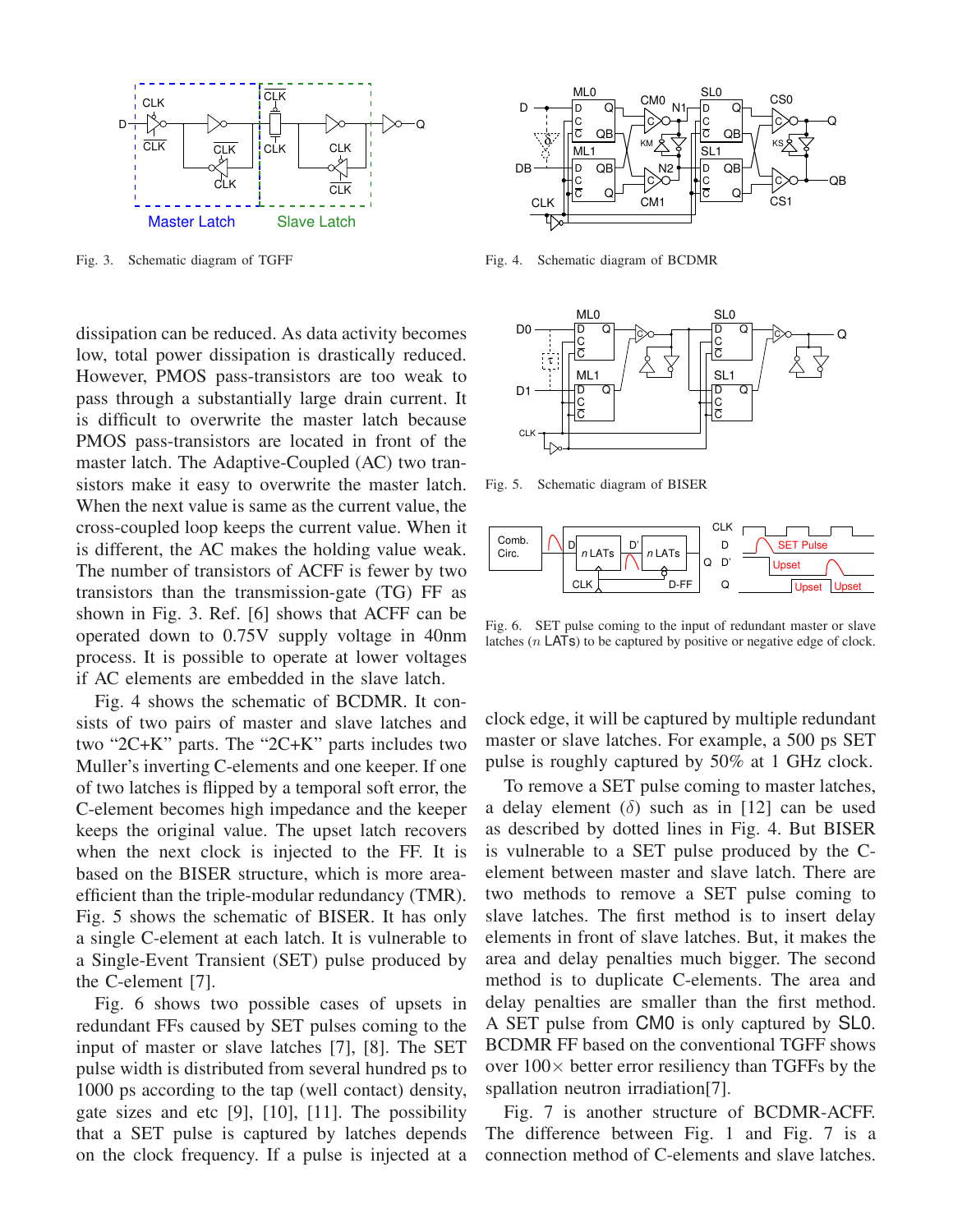

Fig. 7. Another schematic of BCDMR-ACFF with smaller number of Trs, bit with lower resiliency.

The number of transistors is smaller than Fig. 1. However, a SET pulse from a master latch may be captured by both of redundant slave latches. Thus the structure in Fig. 1 is used to guarantee high reliability by dissipating two inverters.

Table I shows area, delay, power and ADP (areadelay-power) products of redundant and non redundant FFs. BCDMR-ACFF consumes over 4x higher power than transmission gate FF (TGFF) at the 100% data activity ( $\alpha = 100\%$ ), while it consumes almost same power at  $\alpha = 10\%$ . Note that the power is obtained from circuit-level simulations by driving 8 FFs with a 2x clock buffer. Without adding the clock buffer, ACFF achieves much less power because no local clock buffer is required. The delay of the BCDMR-ACFF is almost equivalent. The area is 3x larger than TGFF. Fig. 8 shows power dissipation at 1.2 V according to data activity normalized by TGFF. BCDMR-ACFF is less than the original BCDMR below 40% data activity. BCDMR-ACFF achieves low power operation, because the average data activity of flip-flops in an SoC chip is typically between 5 and 15% [6]. BCDMR-ACFF has 27% power of the original BCDMR at 0% data activity. The ADP product in Fig. 9 of BCDMR-ACFF is about 2.0 at  $\alpha = 0\%$ , which is almost 3.8x smaller than BCDMR FF implemented with TGFFs. We can construct a low-power BCDMR FF by using any kind of low-power master-slave edge-triggered FFs. It is the most significant advantages of the BCDMR structure.

Table I: Area, delay and power of FFs normalized by TGFF.

|                   |      |       | $\alpha = 10\%$ | $\alpha = 100\%$ |
|-------------------|------|-------|-----------------|------------------|
| FF                | Area | Delay | Power           |                  |
| <b>ACFF</b>       | 1.05 | 0.72  | 0.51            | $1.2^{\circ}$    |
| <b>BCDMR FF</b>   | 2.84 | 1.27  | 2.21            | 2.73             |
| <b>BCDMR-ACFF</b> | 3.16 | 1.11  | 1.16            | 3 70             |



Fig. 8. Power dissipation at 1.2V according to data activity normalized by DFF.



Fig. 9. ADP products at 1.2V according to data activity normalized by DFF.

#### **Test Chip**

We have fabricated a 2 mm $\times$ 4 mm test chip in a 65 nm CMOS bulk process as in Fig. 10 with the detailed structures and the cell layout of the BCDMR-ACFF. The cell layout is implemented with the double height cell structure [13]. In the double height cell, its height is twice as large as single height cells such as inverter or NAND gates. Single and double height cells can be correctly handled by commercial place and route tools. The critical nodes are separated as far apart as possible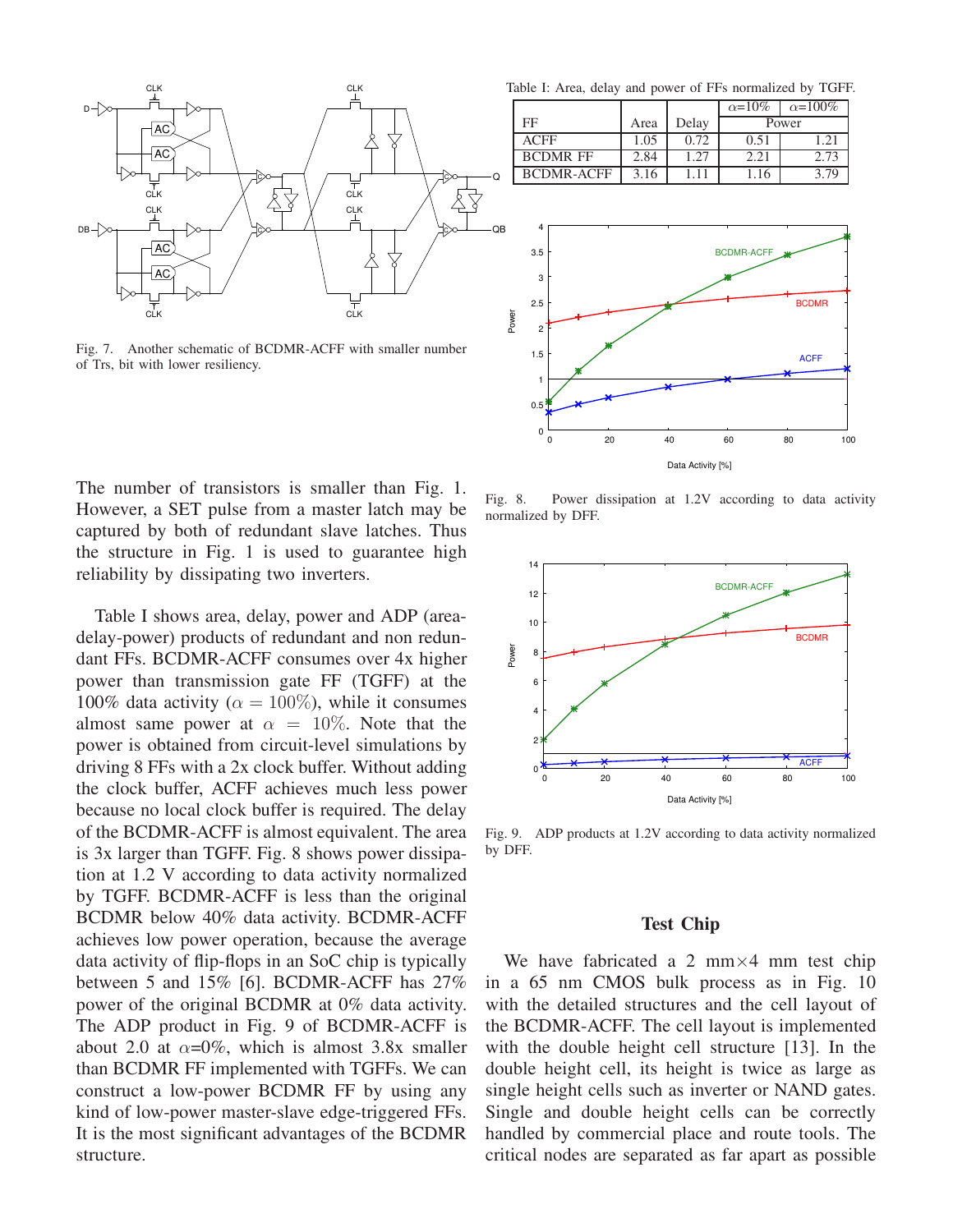

Fig. 10. Chip micrograph with detailed structure and BCDMR-ACFF layout

Table II: No. of FFs on the fabricated chip.

|                | No. of FFs |
|----------------|------------|
| <b>TGFF</b>    | 2336       |
| <b>ACFF</b>    | 2272       |
| BCDMR(3W)      | 16800      |
| BCDMR(2W)      | 16800      |
| BCDMR-ACFF(3W) | 16384      |
| BCDMR-ACFF(2W) | 16384      |

without area penalty to eliminate a simultaneous flip of redundant components [7][14]. The sensitive area of PMOS transistors is much smaller than that of NMOS transistors[15][16]. The double height cell shared N-well (PMOS transistors) region. The horizontal distance is more critical than the vertical distance. Therefore, all master or slave components such as ML0/1 and 2C+K(ML) are placed in the checker-board pattern. These four sorts of FFs are implemented on a die: BCDMR-ACFFs, BCDMR FFs, ACFFs and TGFFs on the twin-well (2W) structure, and BCDMR-ACFFs, BCDMR FFs on the triple-well (3W) structure. Table II shows bit numbers of these FFs. All those FFs are connected in series as a shift register. The chip has two clock pins, SHIFT\_CLK and PLL\_CLK. The former is used on the shift operation, while the latter is used during irradiation. To guarantee the hold restrictions of all serially-connected FFs, these clock signals are given from the tail of the shift register (CI to CO), while the shift input is given from the head (SI to SO). In order to measure soft-error resiliency of these FFs around 1GHz, a PLL (Phase-Locked Loop) is used to multiply the clock up to 80x.

Fig. 11 shows the simplified schematic structure of the shift register and the clock distribution scheme. All FFs are connected in series on the shift operation (LOOP=0). Clock signals are also connected in series from head to tail, while all FFs



Fig. 11. Clock distributions to guarantee over 1 GHz operations during soft-error experiments and no-hold violations at shift operations

are in the loop mode during irradiation, in which 8 FFs form a loop to capture flipped values. As shown in Fig. 11, redundant FFs are connected by two wires. Therefore a SET pulse from the previous FF is never captured by two redundant latches in BCDMR. In the test chip, there is no delay element  $(\delta)$  between FFs. During irradiation, the clock signal is given from PLL CLK. The whole clock distribution tree consists of a clock stem and clock branches to distribute higher clock frequency to FFs. If such higher clock is given from SHIFT CLK through the clock branches in series, it disappears in the middle of the branches because of the propagation-induced pulse-width fluctuation.

#### **Experimental Results**

The error resilience of the FFs on the fabricated chip are measured by  $\alpha$ -particles from 3M Bq  $^{241}A_m$  and neutron irradiations at RCNP (Research Center for Nuclear Physics) of Osaka University [17]. Fig. 12 shows the neutron beam spectrum compared with the terrestrial neutron spectrum at the ground level of Tokyo. The average accelerated factor is  $3.8 \times 10^8$  in this measurement. In this work, all FFs are initialized to 0.

On the  $\alpha$ -particles irradiation, clock frequency is 0, 100 M, 300 M, 800 M and 1 GHz. When clock frequency is 0 Hz, we measured two patterns (CLK=0 or 1). Flipped values are obtained every 5 min. Fig. 13 shows the measurement results of nonredundant FFs (TGFF, ACFF) by  $\alpha$ -particles. ACFF has lower error rates than TGFF over all measured frequencies. Fig. 14 shows the measurement results of redundant FFs (BCDMR, BCDMR-ACFF) by  $\alpha$ -particles at 0 Hz. We observed a few errors in BCDMR and BCDMR-ACFF regions only at 0 Hz.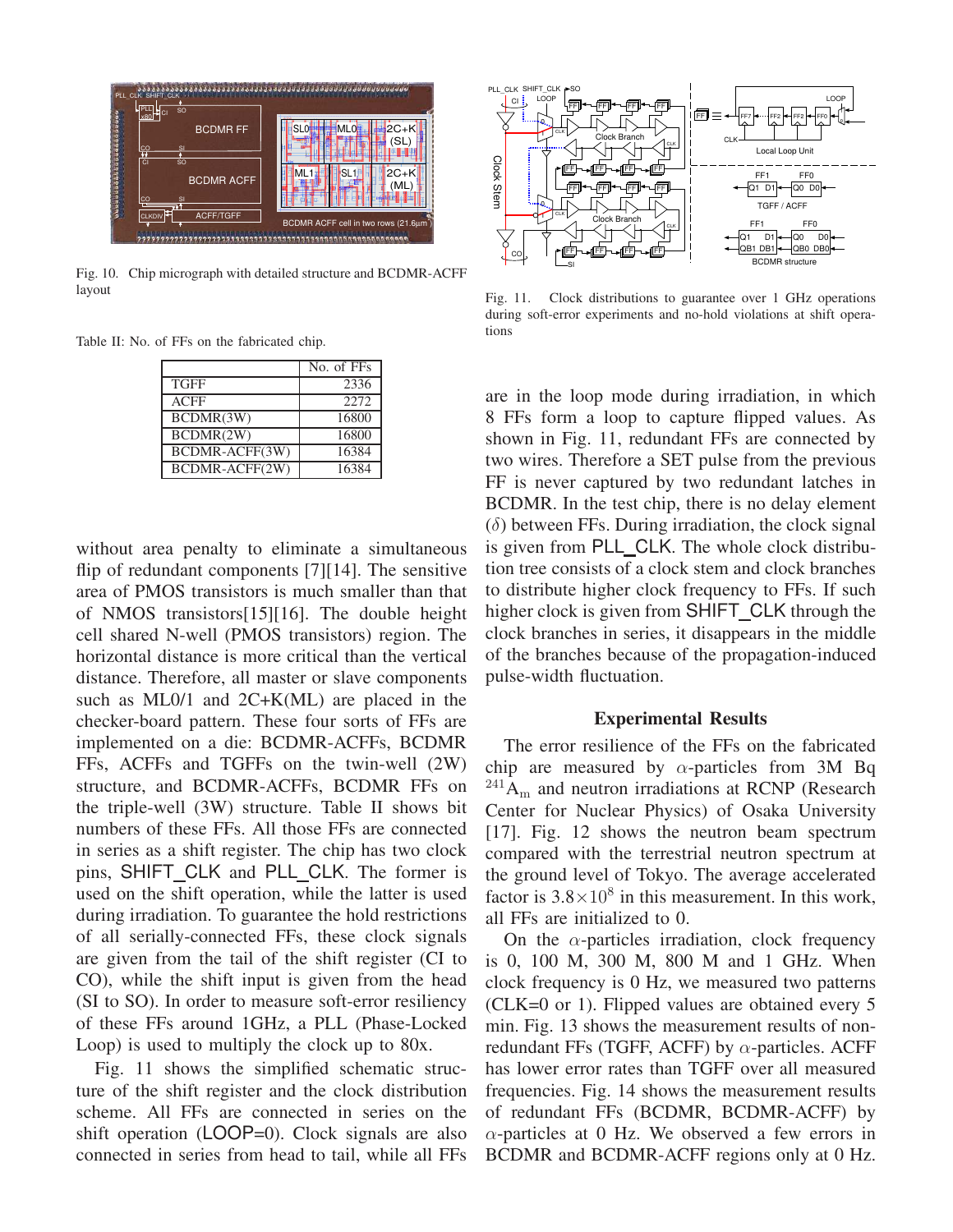

Fig. 12. Neutron spectrum at RCNP.



Fig. 13. No. of errors (flipped FFs) of non-redundant FFs per 1kbit by 5min.  $\alpha$  irradiations at 1.2V.

BCDMR structure keeps value by two latches and a keeper. If one latch is upset, the other latch and the keeper hold the correct value. The upset latch recovers when the next clock is injected to the FF. When no clock is applied, the upset latch remains upset. If the other latch is upset afterwards, the output of the FF becomes wrong. BCDMR-ACFF has lower error rates than TGFF. BCDMR-ACFF has as high reliability as BCDMR for  $\alpha$ -particles.

On the neutron irradiation, clock frequency is 100 M, 300 M, 800 M and 1 GHz. Multiple DUTs (Device Under Tests) were measured at the same time to increase the number of observed errors. Flipped values are obtained every 5 min. Fig. 15 shows measurement results of non-redundant FFs by neutron irradiations. FIT (Failure In Time) is the number of errors in  $10^9$  hours. ACFF has lower errror rates than TGFF except for 800 MHz. However, the number of errors is very few because of smaller number of bits. It is difficult to compare the error resilience. No errors is observed up to 1 GHz in redundant FFs. SER of redundant FFs is smaller than 5.1 FIT/Mbit.



Fig. 14. No. of errors (flipped FFs) of redundant FFs per 1kbit by 5min.  $\alpha$  irradiations at 1.2V.



Fig. 15. Soft Error Rate (FIT/Mbit) from neutron irradiations at 1.2V.

We measured power dissipation of the redundant FFs on the fabricated chip by changing the data activities. It is possible to give the clock signal only on the specified FF regions in the fabricated chip. The local loop structure in the upper-right side of Fig. 11 can be used to change the data activities,  $\alpha$ . When these 8 FFs stores the same value,  $\alpha$  is equal to 0%, while it becomes 100% by storing the checker-board pattern in these 8 FFs. Fig. 16 shows the measurement results at 1.2V supply voltage normalized by the power of TGFF. FFs implemented with the ACFF structure achieve low-power operations at lower data activities. At the 0% data activity, BCDMR-ACFF has 38.5% power of the original BCDMR.

#### **Measurement Results of Process Corner Chips**

According to the aggressive process scaling, variations of transistor parameters are increasing year by year. We fabricated several corner chips that have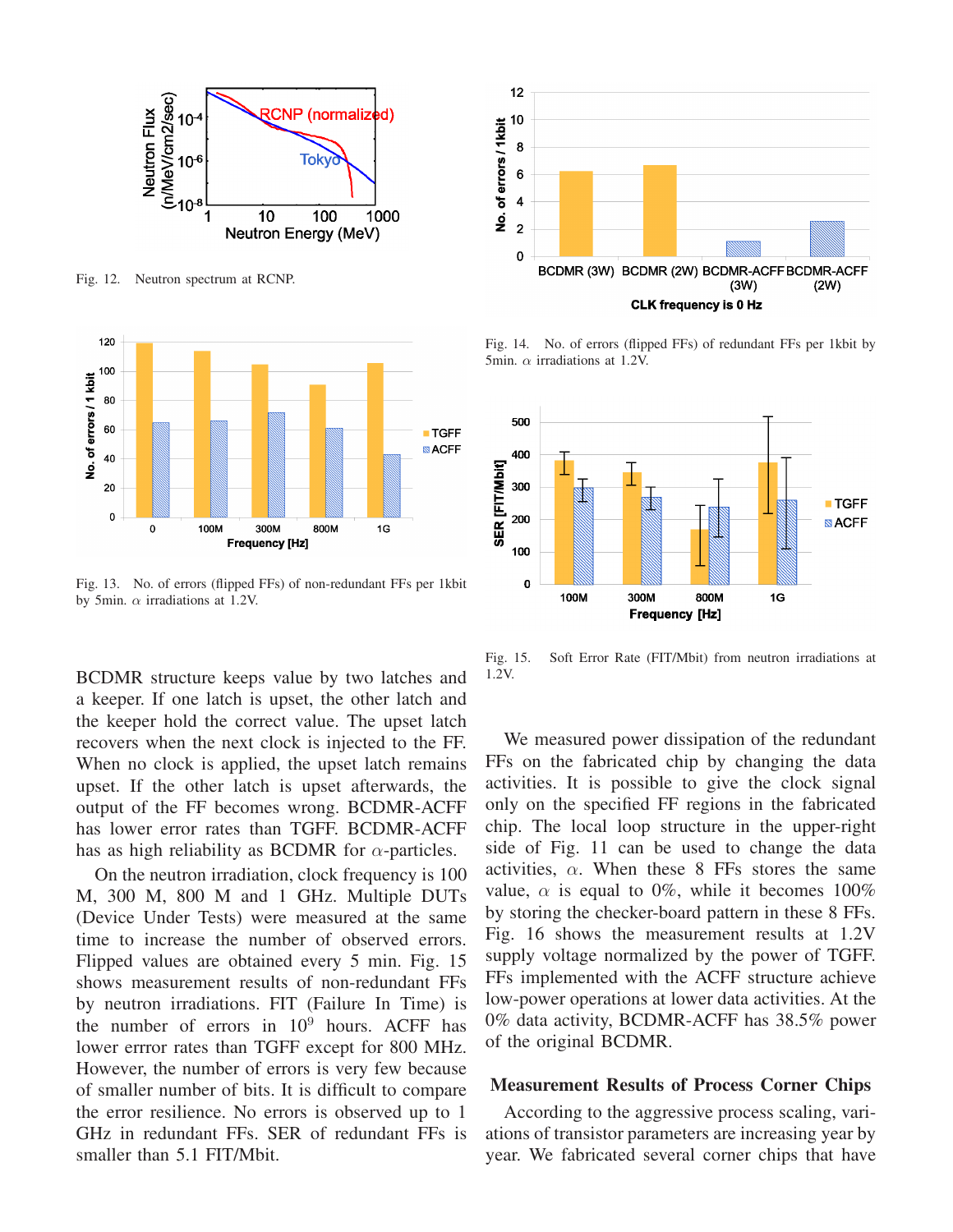

Fig. 16. Measured power dissipations at 1.2V normalized by the power of TGFF



Fig. 17. Number of Errros / 1kbit of TGFFs by clock frequencies

slower or faster transistors. We have four types of chips, FF, FS, SF and SS. FS means that PMOS is fast, while NMOS is slow. They were fabricated by controlling doping and channel length. Including TT (PMOS/NMOS are Typical) chips, we measured five corner chips by  $\alpha$  irradiations. Figure 17 shows the number of errors per 1 kbit of TGFFs by clock frequencies, while Fig. 18 depicts those of ACFFs. We can not see any specific differences among these corner chips, which is the similar result of 40 nm SRAMs in [18]

### **Conclusions**

We have fabricated a 65-nm chip including the low-power redundant FF called BCDMR-ACFF by using low-power ACFF and the highly-reliable BCDMR FF. The ADP product of BCDMR-ACFF is smaller than that of the original BCDMR when data activity is below 40%. At 0% data activity, the ADP product of BCDMR-ACFF is 2x larger than that of the TGFF. The error resilience of the



Fig. 18. Number of Errros / 1kbit of ACFFs by clock frequencies

FFs is measured by  $\alpha$ -particles and white neutron irradiations. No error is observed in the proposed BCDMR-ACFF up to 1GHz clock frequency besides 0Hz by the  $\alpha$ -particle and neutron irradiation. As for the power dissipation, BCDMR-ACFF has 38.5% power of the original BCDMR at 0% data activity from the measurement results. By measuring 5 process corner chips, we can not find any specific differences of soft error rates. We expect that the BCDMR-ACFF has better error resilience than the original BCDMR for  $\alpha$  particles, because BCDMR-ACFF is based on ACFF which has almost lower error rates than TGFF.

**Acknowledgment:** The VLSI chip was fabricated in the chip fabrication program of VDEC, the University of Tokyo, STARC, e-Shuttle, Inc., and Fujitsu Ltd.

#### **REFERENCES**

- [1] D. Krueger, E. Francom, and J. Langsdorf. Circuit design for voltage scaling and ser immunity on a quad-core itanium processor. In *ISSCC*, pages 94–95, Feb. 2008.
- [2] M. Zhang, S. Mitra, T. M. Mak, N. Seifert, N. J. Wang, Q. Shi, K. S. Kim, N. R. Shanbhag, and S. J. Patel. Sequential element design with built-in soft error resilience. *IEEE Trans. VLSI Sys.*, 14(12):1368–1378, Dec. 2006.
- [3] B. I. Matush, T. J. Mozdzen, L. T. Clark, J. E. Knudsen. Area-Efficient Temporally Hardened by Design Flip-Flop Circuits. *IEEE Trans. on Nucl. Sci.*, 57(6):3588–3595, Dec. 2010.
- [4] N. Seifert, P. Slankard, M. Kirsch, B. Narasimham, V. Zia, C. Brookreson, A.Vo, S. Mitra, B. Gill, J. Maiz. Radiation-Induced Soft Error Rates of Advanced CMOS bulk Devices. *IRPS*, 217– 225, Mar. 2006.
- [5] J. Furuta, C. Hamanaka, K. Kobayashi, and H. Onodera. A 65nm Bistable Cross-coupled Dual Modular Redundancy Flip-Flop Capable of Protecting Soft Errors on the C-element. In *VLSI Circuits Symp.*, pages 123–124, June 2010.
- [6] K. T. Chen, T. Fujita, H. Hara, and M. Hamada. A 77% energy-saving 22-transistor single-phase-clocking d-flipflop with adaptive-coupling configuration in 40nm cmos. In *ISSCC*, pages 338–340, Feb. 2011.